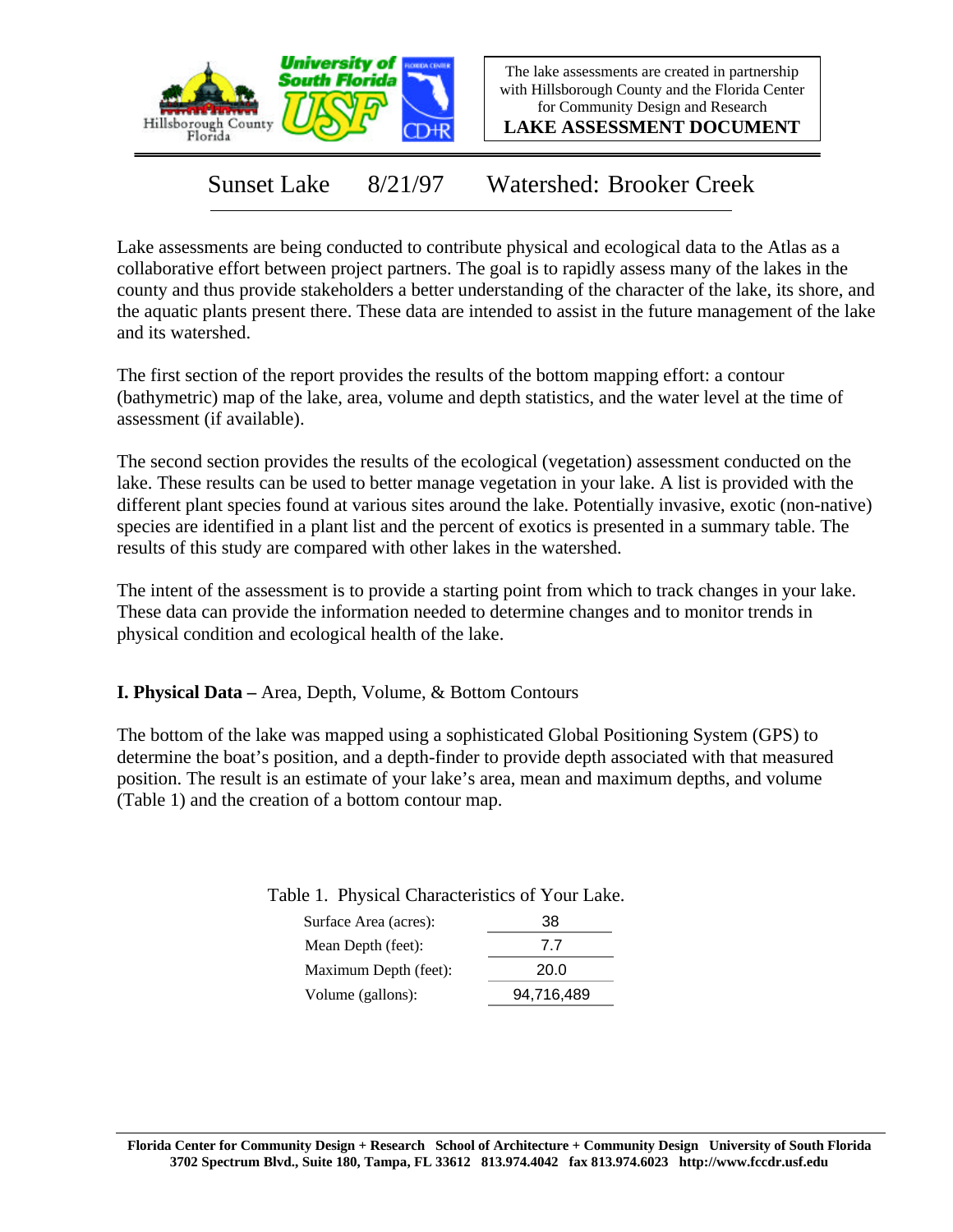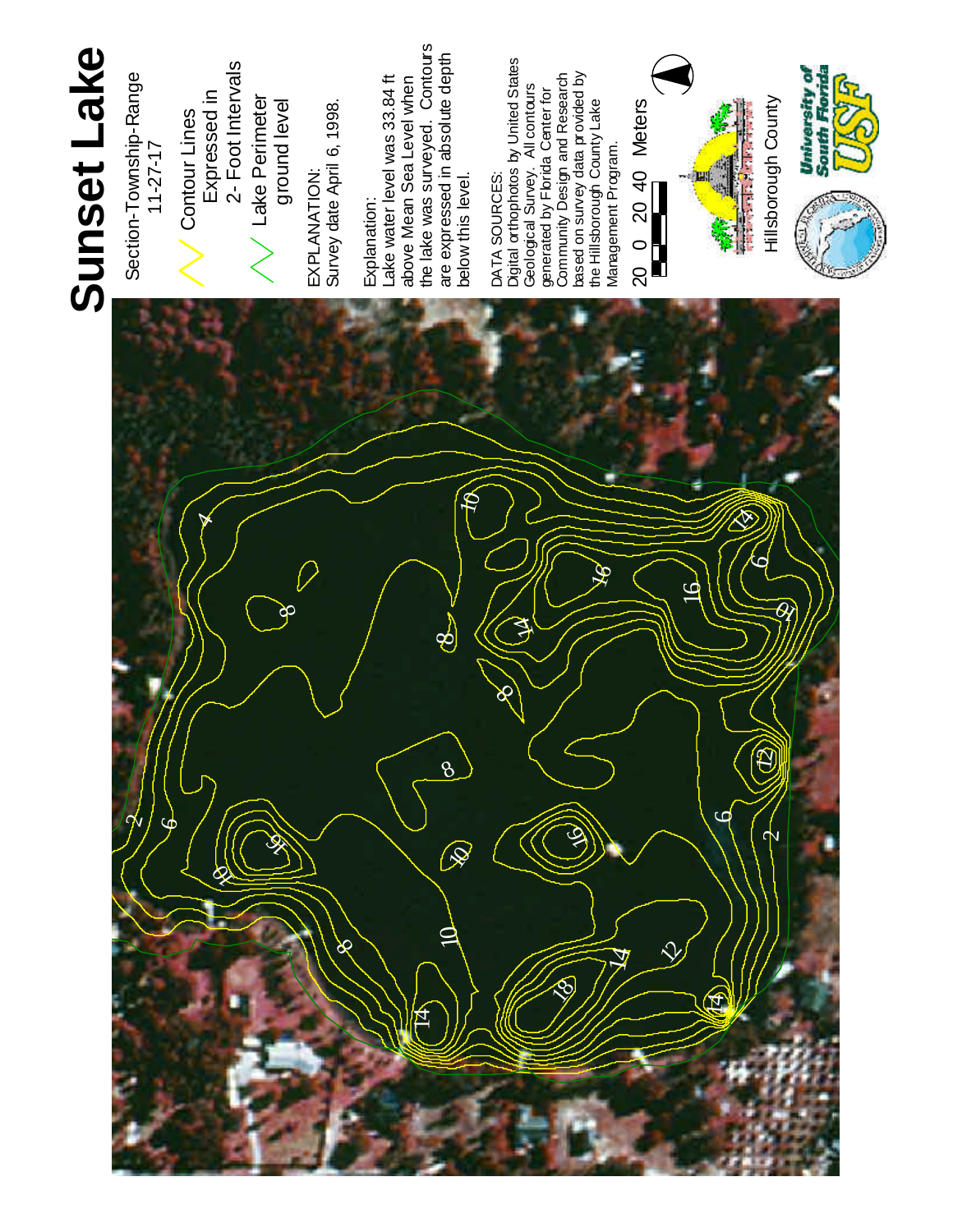

**LAKE ASSESSMENT DOCUMENT**

## Sunset Lake 8/21/97 Watershed: Brooker Creek

## **II. Ecological Data**

Aquatic Plant Survey

Approximately equispaced sites are haphazardly mapped around the lake and the aquatic plants at each site are surveyed. The total number of species from all sites is used to approximate the total diversity of aquatic plants and the percent of invasive-exotic plants on the lake and in the watershed (Table 2). Many of these plants are considered ecologically harmful, as they tend to out-compete native species. Such "nuisance" plants can also make boating and other recreational activities difficult or impossible. The common and scientific names of plant species found on your lake are listed in Table 3.

> Table 2. Comparison of species diversity between your lake and other assessed lakes located within your watershed.

|                        |     | Sunset Lake Brooker Creek |  |
|------------------------|-----|---------------------------|--|
|                        |     | (Average)                 |  |
| Number of Taxa:        | 23  | 32                        |  |
| Percent Exotic Plants: | 13% | 14%                       |  |

Table 3. Botanical and common names of the most commonly found plants on your lake. Percent frequency (of occurence), habit (location where found), status (native or exotic), and EPPC status are provided.

| <b>Common Name</b>                        | $\mathfrak{u}$ . provided.<br><b>Plant Species</b> | Frequency | Habit     | <b>Status</b> | <b>EPPC</b> |
|-------------------------------------------|----------------------------------------------------|-----------|-----------|---------------|-------------|
| Lemon Bacopa                              | Bacopa caroliniana                                 |           | Submersed | Native        | <b>NL</b>   |
| Common Buttonbush                         | Cephalanthus occidentalis                          |           | Emergent  | Native        | <b>NL</b>   |
| Wild Taro, Dasheen, Coco Yam              | Colocasia esculenta                                |           | Emergent  | Exotic        |             |
| Loblolly Bay                              | Gordonia lasianthus                                |           | Emergent  | Native        | NL.         |
| Manyflower Marshpennywort, Water Penny    | Hydrocotyl umbellata                               |           | Emergent  | Native        | NL.         |
| Southern Blue Flag                        | Iris virginica                                     |           | Emergent  | Native        | <b>NL</b>   |
| Water Primroses, Primrosewillow           | Ludwigia spp.                                      |           | Emergent  | Unknown       | NL.         |
| Sweetbay Magnolia                         | Magnolia virginiana                                |           | Emergent  | Native        | NL.         |
| Punk Tree, Melaleuca                      | Melaleuca quinquenervia                            |           | Emergent  | Exotic        |             |
| <b>Climbing Hempvine</b>                  | Mikania scandens                                   |           | Emergent  | Native        | <b>NL</b>   |
| Wax Myrtle                                | Myrica cerifera                                    |           | Emergent  | Native        | <b>NL</b>   |
| Spatterdock, Yellow Pondlily              | Nuphar lutea var. advena                           |           | Floating  | Native        | NL          |
| American White Water Lily, Fragrant Water | Nymphaea odorata                                   |           | Floating  | Native        | NL          |
| Maidencane                                | Panicum hemitomon                                  |           | Emergent  | Native        | <b>NL</b>   |
| <b>Torpedo Grass</b>                      | Panicum repens                                     |           | Emergent  | Exotic        |             |
| Pine Tree                                 | Pinus spp.                                         |           | Emergent  | Native        | <b>NL</b>   |

Florida Center for Community Design + Research School of Architecture + Community Design University of South Florida 3702 Spectrum Blvd., Suite 180, Tampa, FL 33612 813.974.4042 fax 813.974.6023 http://www.fccdr.usf.edu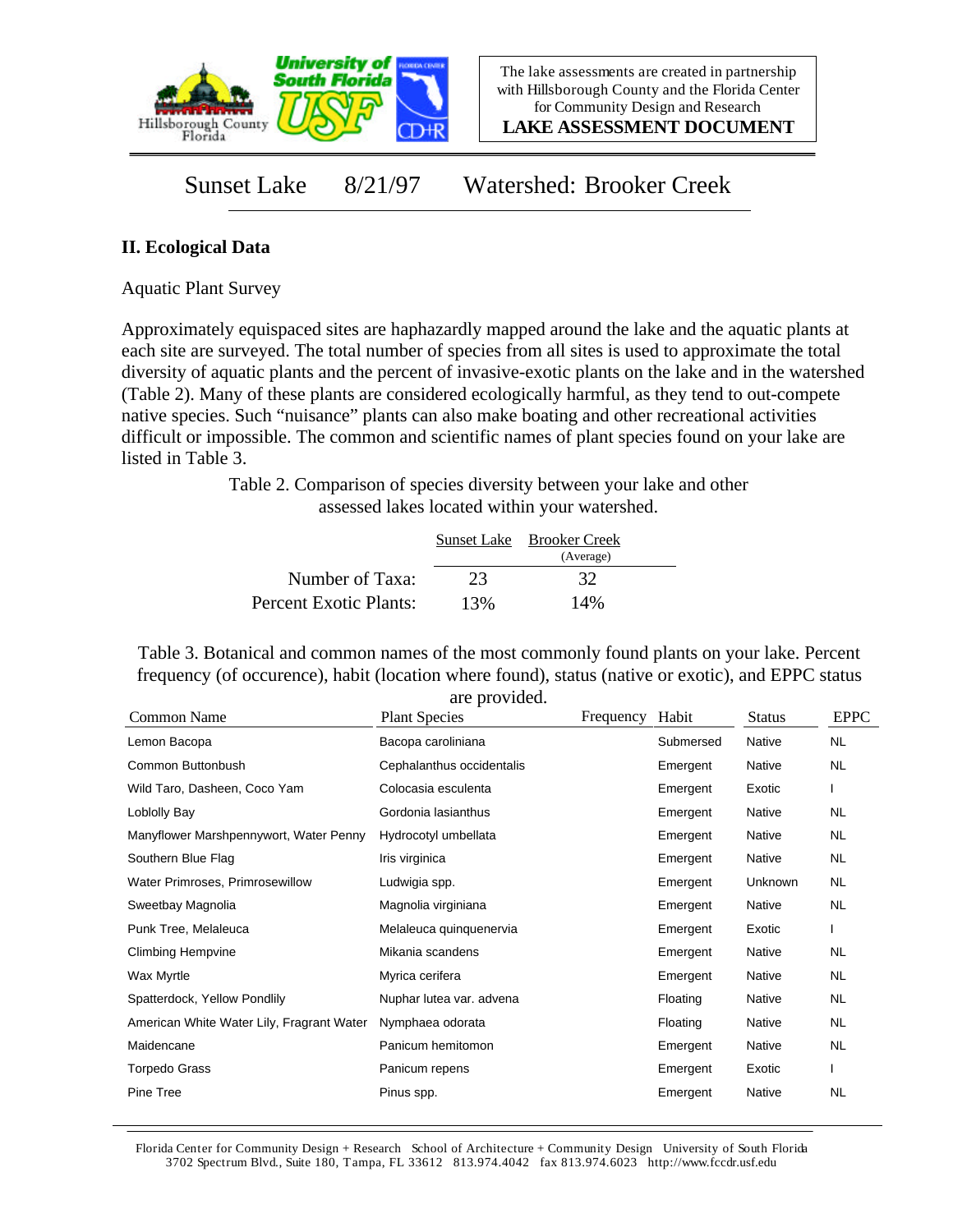## Sunset Lake 8/21/97 Watershed: Brooker Creek

| Smartweed, Knotweed               | Polygonum spp.        | Emergent  | <b>Native</b> | NL.       |
|-----------------------------------|-----------------------|-----------|---------------|-----------|
| Pickerel Weed                     | Pontederia cordata    | Emergent  | Native        | NL.       |
| Bulltonque Arrowhead, Duck Potato | Sagittaria lancifolia | Emergent  | Native        | NL.       |
| Willow                            | Salix spp.            | Emergent  | Native        | NL.       |
| Cypress                           | Taxodium spp.         | Emergent  | Native        | NL.       |
| Cattails                          | Typha spp.            | Emergent  | Native        | NL.       |
| <b>Bladderwort</b>                | Utricularia spp.      | Submersed | Native        | <b>NL</b> |

Florida Center for Community Design + Research School of Architecture + Community Design University of South Florida 3702 Spectrum Blvd., Suite 180, Tampa, FL 33612 813.974.4042 fax 813.974.6023 http://www.fccdr.usf.edu